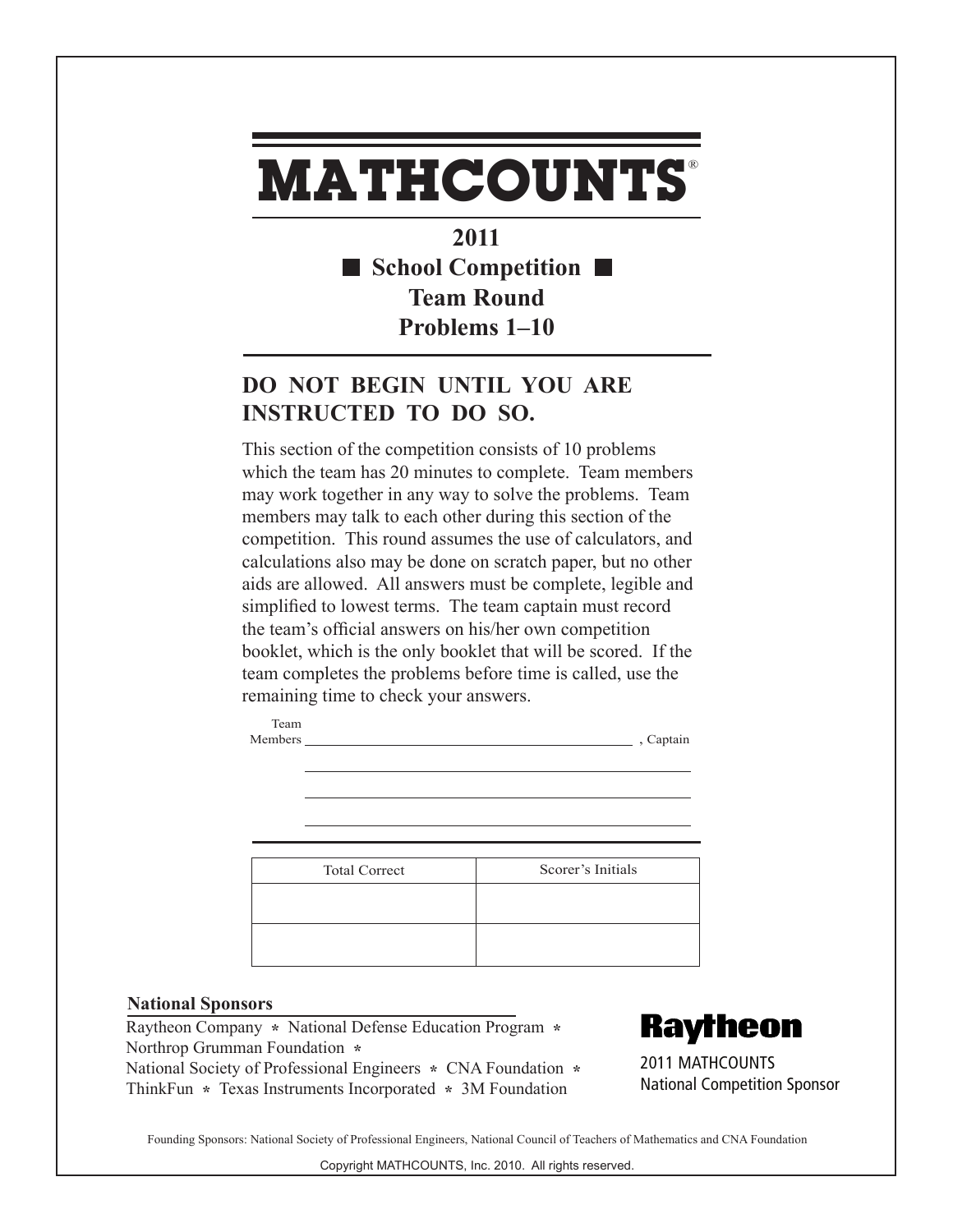| 1. Lauren's cell phone company charges a monthly fee of \$20.00<br>What is Lauren's total bill for the month of January if her total<br>number of sent and received text messages is 75?                                                                                                                                                                                                                                                                                              |               |              | for unlimited calls plus \$0.05 per text message sent or received.      | 1.             |           |  |
|---------------------------------------------------------------------------------------------------------------------------------------------------------------------------------------------------------------------------------------------------------------------------------------------------------------------------------------------------------------------------------------------------------------------------------------------------------------------------------------|---------------|--------------|-------------------------------------------------------------------------|----------------|-----------|--|
| 2. The line $2x - 3y = -3$ is graphed and then reflected over the<br>value of $m + b$ ? Express your answer as a common fraction.                                                                                                                                                                                                                                                                                                                                                     |               |              | x-axis. If the equation of its reflection is $y = mx + b$ , what is the | 2.             |           |  |
| 3. Wei has designed a logo for his new company using circles and<br>a large square, as shown. Each circle is<br>tangent to two sides of the square and<br>its two adjacent circles. If he wishes<br>to create a version of this logo that<br>is 20 inches on each side, how many<br>square inches will be shaded? Express<br>your answer as a decimal to the nearest<br>hundredth.                                                                                                    |               |              |                                                                         | 3 <sub>1</sub> | sq inches |  |
| 4. It takes Mickey a total of 45 minutes to ride his bike 5 miles<br>to Minnie's house and then walk the remaining mile to school<br>with her. If he rides his bike the entire distance to school at<br>the same rate he rode to Minnie's house, it will take him<br>30 minutes. What is his walking speed, in miles per hour?                                                                                                                                                        |               | 4.           | mph                                                                     |                |           |  |
| 5. A Value Meal consists of exactly one selection from each<br>$5. \ S$<br>column of the menu below (entrée, drink and dessert). The<br>price of any Value Meal is calculated by subtracting 50 cents<br>from the sum of the prices of the individual items. For<br>example, the least expensive Value Meal would cost \$3.40.<br>If a customer orders exactly one of each of the three most<br>expensive Value Meals, what is the total cost of the customer's<br>three Value Meals? |               |              |                                                                         |                |           |  |
|                                                                                                                                                                                                                                                                                                                                                                                                                                                                                       | Entrée        | <b>Drink</b> | <b>Dessert</b>                                                          |                |           |  |
|                                                                                                                                                                                                                                                                                                                                                                                                                                                                                       | Pizza: \$2.50 | Tea: \$0.75  | Cookie: \$0.65                                                          |                |           |  |
|                                                                                                                                                                                                                                                                                                                                                                                                                                                                                       | Fish: \$3.00  | Soda: \$1.25 | Brownie: \$1.10                                                         |                |           |  |
|                                                                                                                                                                                                                                                                                                                                                                                                                                                                                       | Ribs: \$4.50  |              | Cheesecake: \$1.85                                                      |                |           |  |
|                                                                                                                                                                                                                                                                                                                                                                                                                                                                                       |               |              |                                                                         |                |           |  |

Copyright MATHCOUNTS, Inc. 2010. All rights reserved. 2011 School Team Round